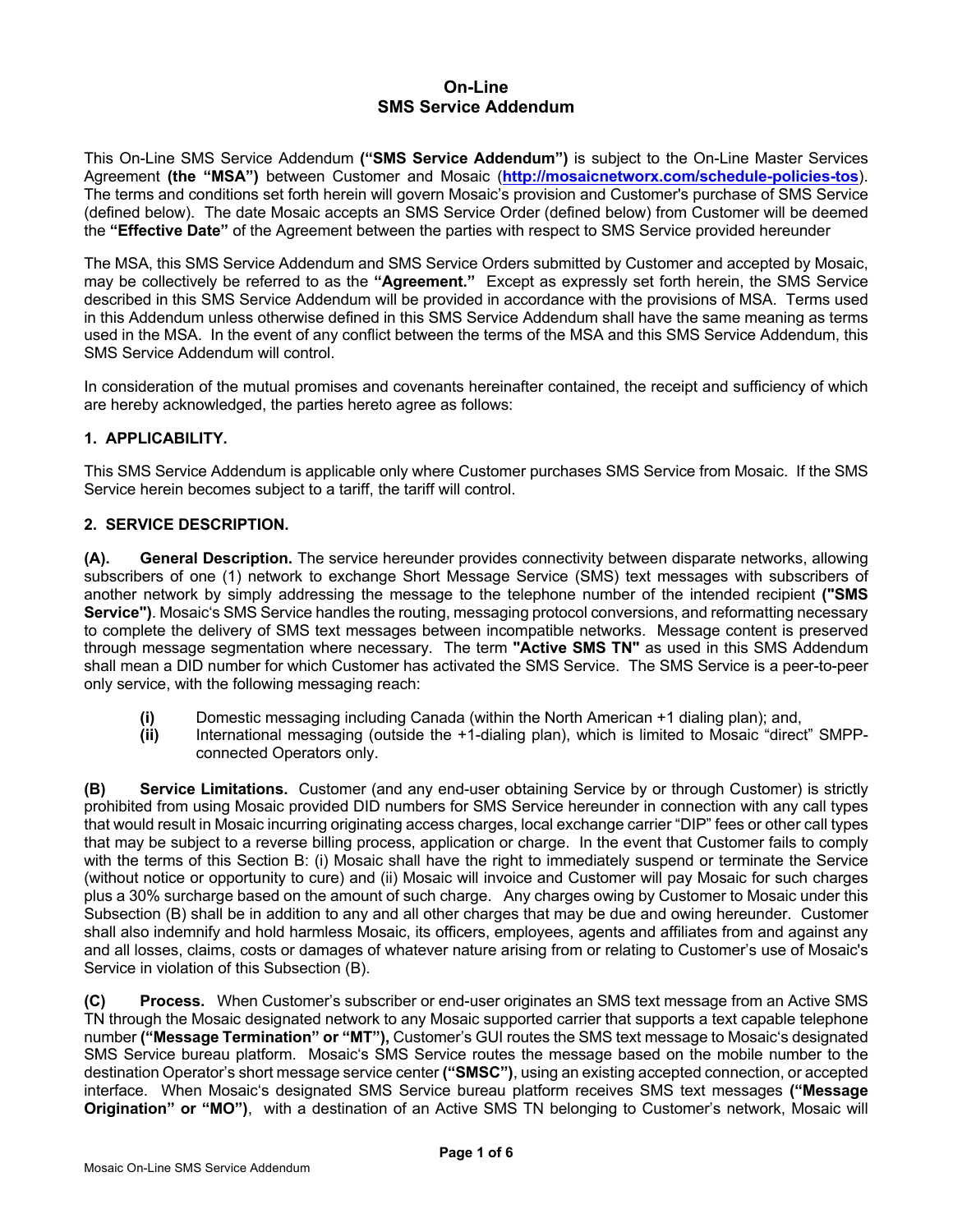attempt to deliver the SMS text message to Customer's SMSC, or accepted interface, using the same connections as Customer uses to send SMS text messages to Mosaic's SMS Service bureau platform.

**(D) Maintenance.** Mosaic will use commercially reasonable efforts to maintain a database of line ranges of destination addresses for the purpose of delivering SMS text messages, together with Operator preferences regarding the delivery of SMS text messages. This database will include the line ranges of Customer's subscribers.

## **3. MOSAIC'S OBLIGATIONS.**

**(A) Route to Destination.** Mosaic will provide the SMS Service for messages which are submitted to Mosaic from Customer's SMSC, or acceptable interface, and for which Mosaic has routing information enabling the completion of the transmission attempt of the SMS text message to the intended destination. SMS enablement of TNs by Mosaic does not guarantee SMS delivery by all carriers; and, it is possible that some carriers could block SMS delivery. Mosaic will notify Customer in writing of changes to Mosaic's approved SMS providers. In the event that Mosaic is unable to offer functional Active SMS TNs, Mosaic will cease charging the monthly recurring charge for the affected TNs .

**(B) Routing to Destination When Fees Apply.** Mosaic's default position is to not connect the SMS Service with operators who charge termination fees for the destination in question. If Mosaic receives notification of termination fees regarding a destination from a Short Message Peer-to-Peer (SMPP) operator Customer will be notified of the 'pass-through' fee amount and Customer will be given five (5) days notice of the option of choosing to pay the associated messaging fees of the destination operator. If no response is received from Customer the Mosaic default position will apply, and Mosaic will not connect the SMS Service at issue to the destination operator in question.

**(C) Blocking SMS Service.** Mosaic reserves the right to initiate blocking of SMS Service (messages) at any node within Mosaic's network from any entity (MSISDN, SMSC, or Operator) mobile terminating messages to Customer. The blocking criteria will be based on filters, if any, that Customer has established with Mosaic and Mosaic has agreed to in writing, or message-originating and message terminating imbalances that have been detected by Mosaic in violation of the Mosaic AUP or the provisions of Section 9(B)(i).

## **4. CUSTOMER'S OBLIGATIONS:**

**(A) Customer using SMPP Interconnect.** If Customer is using a SMPP Interconnect, Customer is responsible for the following:

- (i) Providing Internet access via an ISP from Customer's site;
- (ii) Communicating via a SMPP device meeting Mosaic's requirements;
- (iii) Managing tunnels to Mosaic;
- (iv) Maintaining adequate bandwidth to Mosaic; and
- (v) Using registered, Internet routable host and firewall IP addresses.
- (vi) Customer is responsible for notifying Mosaic of any changes to its SMPP connection.
- (vii) Customer is responsible for costs incurred for a network connection to Mosaic using an IP-based network which meets Mosaic's minimum security requirements.

**(B). General Customer Responsibilities.** With respect to the **"Specs"** hereafter referenced, the Specs will consist of either or both the API Service Gateway specifications for HTTP S or the SMPP API Service Gateway reference guides set forth in Mosaic's AUP. It is understood that while Customer may use either or both of the Specs for the purpose of sending or receiving SMS messages, each Active SMS TN must be assigned to only one of the Specs.

In order for Mosaic to provide and Customer to receive the SMS Service described herein, Customer's accepted interface must be capable of routing SMS text messages in accordance with the Specs.

(ii) Customer's network connection point must be capable of receiving SMS text messages in accordance with the Specs, and for which the destination is a subscriber or end-user of Customer.

(iii) Customer will comply with rules and obligations set forth by the FCC and/or MMA (Mobile Messaging Association).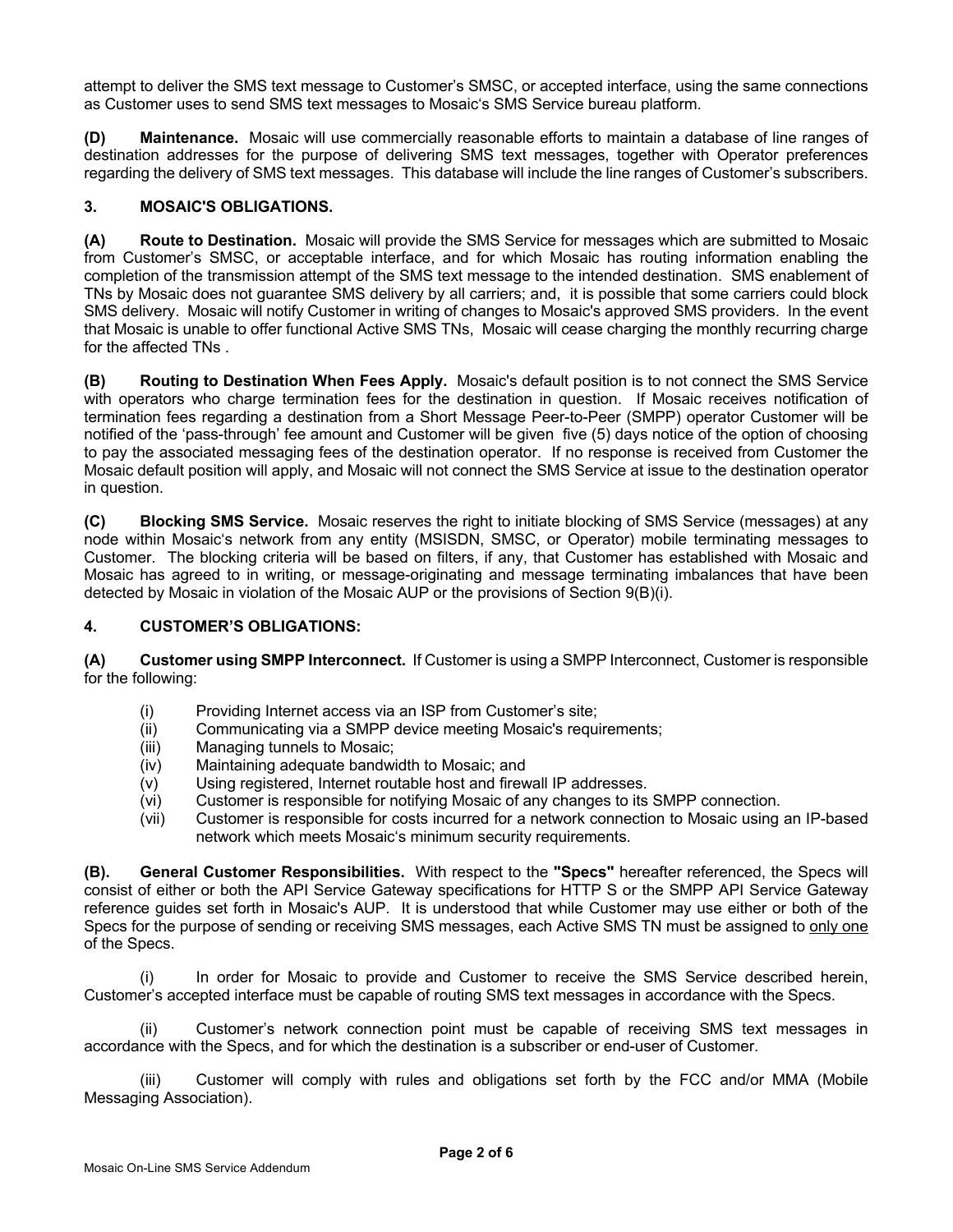**(C) Customer Operations Contact.** Customer agrees to provide the following information at the time of implementation, and agrees to provide Mosaic with updates as to the name, email, mobile and landline phone number of a Customer employee responsible for Customer's support of SMS Service.

## **5. OPERATIONAL STANDARD.**

The links and interfaces provided by Customer and Mosaic under this SMS Service Addendum shall comply with the Specs referred to above, and shall only be used for the specific SMS Service provided hereunder or in connection with other Services designated by Mosaic and obtained under a separate agreement or Service Addendum between the parties.

#### **6. DATABASE OWNERSHIP.**

Customer acknowledges that Mosaic does not own the database information contained in the SMS routing Database, and Customer releases and holds Mosaic harmless from any damages Customer or any third party sustains by reason of messages being delivered incorrectly or not at all. Customer acknowledges that the data is only as accurate as the data that exists in the applicable records as input by service providers and providers of telecommunications related services. **THEREFORE, CUSTOMER AGREES THAT IN ADDITION TO THE LIMITATIONS OF LIABILITY SET FORTH IN THE MSA, MOSAIC SHALL NOT BE LIABLE FOR INACCURACIES IN THE PROCESSING OF SMS TEXT MESSAGING PROVIDED TO CUSTOMER OR ITS END-USERS, EXCEPT TO THE EXTENT THAT SUCH INACCURACIES ARE CAUSED BY MOSAIC'S WILLFUL OR WANTON MISCONDUCT OR GROSS NEGLIGENCE.**

#### **7. SMS SERVICE ORDER; SERVICE COMMITMENT: AND, DELIVERY.**

**(A) SMS Service Order.** Customer requests for SMS Service must be in a form designated by Mosaic and contain the information (including price (monthly recurring and non-recurring charges MRR/NRR)) and specifications necessary for Mosaic to provision the SMS Service **("SMS Service Order").** SMS Service requested by Customer will be set forth on **(i)** Mosaic's forms in effect from time to time or Customer's forms accepted in writing by Mosaic as hereinafter provided, or **(ii)** through Mosaic designated Electronic Order Processing aka the Mosaic OSS Portal. Mosaic's obligation to provide SMS Service is subject to its acceptance of a valid SMS Service Order. A valid SMS Service Order requires Customer to enter certain information and specifications regarding the SMS Service which is generally required within the telecommunications industry for the provision of SMS Service. Such information must be accurate, current and complete. Customer hereby agrees to ensure that all such information is always accurate and complete. Customer acknowledges that if it provides any information that is untrue, inaccurate, not current, or incomplete, Customer's rights to use the SMS Service may be suspended or terminated without liability on the part of Mosaic.

**(B) Service Commitment Period; Start of Service.** The Service Commitment for all SMS Service subject to recurring charges will be described in an SMS Service Order(s) accepted by Mosaic and shall commence on the SMS Order Completion Date (set forth in (C) below **("Start of Service")**. Upon expiration of the Service Commitment Period relevant to the SMS Service(s), such Service Commitment Period shall automatically be extended on a month-to-month basis subject to the same terms and conditions then in effect and subject to termination without further liability by Mosaic or Customer upon at least thirty (30) days' prior written notice.

**(C) Order Completion Date.** Mosaic's acceptance of a SMS Service Order occurs when the order in question is processed as a valid SMS Service Order and SMS Service messaging is functional for the Active SMS TN in question **("Order Completion Date").**

**(D) Billing Commencement.** Mosaic's billing for SMS Service shall commence on the Order Completion Date for the SMS Service in question. For the avoidance of doubt, Customer hereby acknowledges and agrees that Mosaic's delivery of a SMS Service and the commencement of billing for that SMS Service may not be declined, delayed or conditioned from and after the Order Completion Date on grounds, including without limitation, whether Customer has procured services from other carriers or third parties needed to operate the SMS Service, and regardless of whether Customer is otherwise prepared to accept delivery of ordered SMS Service.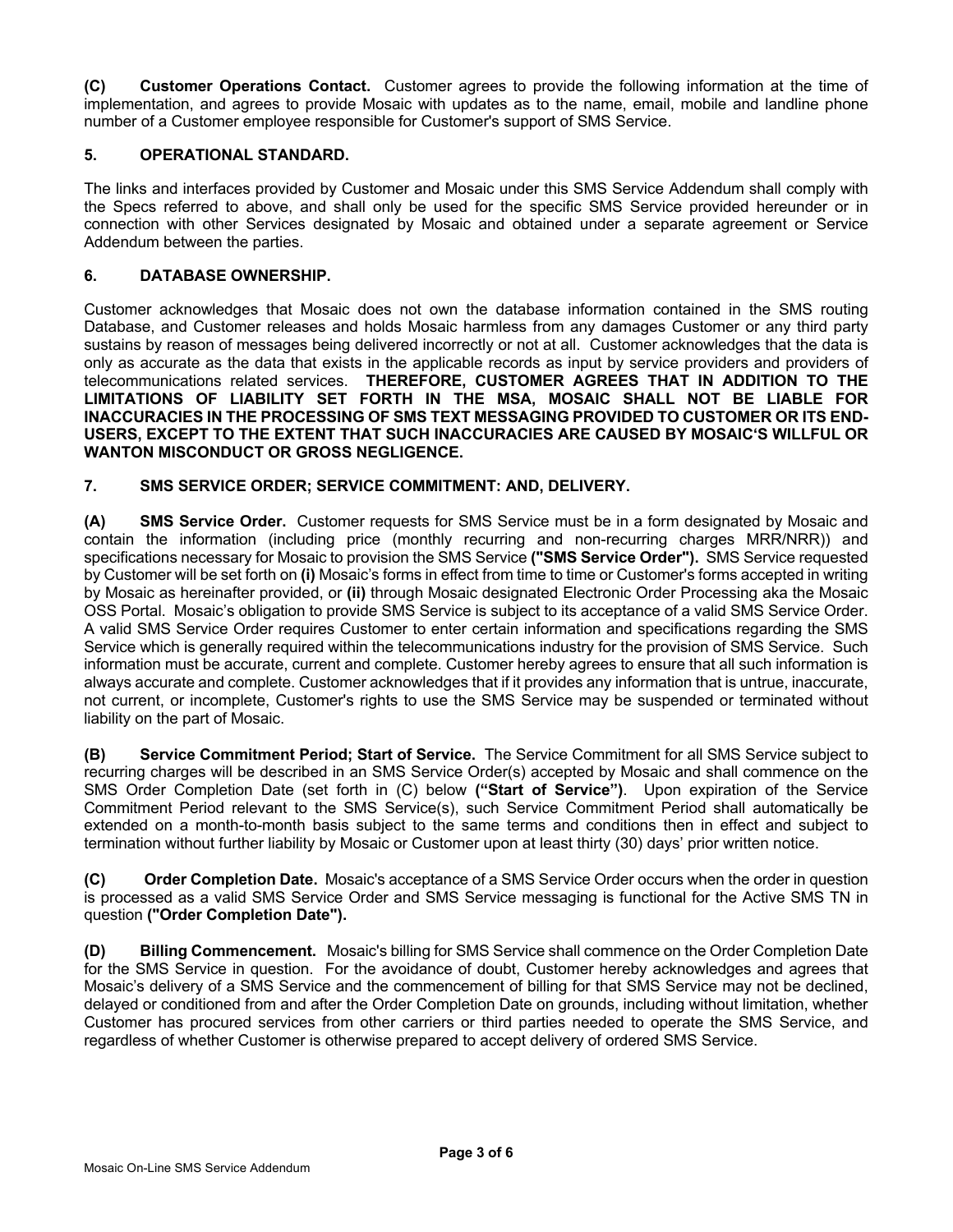# **8. DISCONNECTION OF SERVICE.**

**(A) Disconnection of SMS Service.** (i) Prior to Start of Service Customer may cancel any of the SMS Service(s) if Customer provides written notification thereof to Mosaic in advance of the Start of Service Date. In such event, Customer shall pay Mosaic all non-recurring charges for such SMS Service(s), plus a cancellation charge equal to fifty percent (50%) of the monthly recurring charges for the affected SMS Service(s) multiplied by the number of months in the Service Commitment Period applicable thereto. **(ii)** Following Start of Service and prior to expiration of the Service Commitment Period relevant to the SMS Service(s) in question, Customer may disconnect any of the SMS Service(s) if Customer provides written notification thereof to Mosaic at least thirty (30) days in advance of the effective date of disconnection / cancellation. In such event or in the event SMS Service is terminated by Mosaic in accordance with Section 10(C), Customer shall pay Mosaic all charges for such SMS Service(s) provided through the effective date of such disconnection / cancellation, plus a disconnection / cancellation charge equal to <u>one hundred percent (100%)</u> of the monthly recurring charges for the affected SMS Service(s) for the unexpired portion of the Service Commitment Period applicable thereto.

**(B) Liquidation.** The parties agree that Mosaic's damages in the event of disconnected SMS Service(s) shall be difficult if not impossible to ascertain. Therefore, the provision for the charges in this Section 8 in the event of disconnection of SMS Service(s) are intended to establish reasonable and anticipated charges and expenses (liquidated damages) that will be incurred by Mosaic and payable by Customer, and are not intended as a penalty.

## **9. CHARGES AND PAYMENT TERMS FOR SMS SERVICE.**

**(A) Payments and Invoicing.** Customer shall pay all fees and charges due for SMS Service in accordance with the applicable SMS Service Order and this SMS Addendum. All charges are set forth in US dollars and are exclusive of any "Additional Charges" (as defined below). Unless otherwise specified by the parties in writing, Mosaic will invoice Customer for SMS Service via email to the Customer web address set forth on the initial SMS Service Order hereunder. Unless otherwise agreed by Mosaic in writing, Customer shall only maintain one (1) email address for invoicing of Service hereunder.

Customer shall make payment to Mosaic in US currency at the address indicated on Mosaic invoices to Customer.

**(B) SMS Charges.** All charges for SMS Service are subject to change at Mosaic's sole discretion and upon ten (10) days notice to Customer, provided however, that the recurring rates applicable to existing Active SMS TNs will (unless subject to Subsection (E) below) remain as established as of the Start of Service date for the existing Active SMS TNs and not subject to change during the Service Commitment Period there for. Unless otherwise stated, the rates herein will apply with respect to SMS Service associated with each Active SMS TN.

(i) The MRR for SMS Service is limited to a balanced MO / MT message types per Active SMS TN as follows: Unless otherwise agreed between the parties in writing, messaging traffic associated with an Active SMS TN that exceeds a 15% imbalance beyond a 50% MO and 50% MT profile may be suspended by upstream providers or Mosaic. For purposes of this formula: MO (Message Origination) shall mean any inbound message to Mosaic's designated network facilities directed to an Active SMS TN; and, MT (Message Termination) shall mean any outbound message propagated from an Active SMS TN through the Mosaic designated network to any Mosaic supported carrier that supports a text capable telephone number.

**(C) Invoice / Due Date.** Monthly recurring charges for "Unlimited Messaging" SMS Service will be invoiced in full for each calendar month in which the SMS Service is active. Subject to terms, if any, required by Mosaic pursuant to the Credit provisions of the MSA, following Start of Service for SMS Service hereunder, payment for (i) the monthly recurring charge for the month in which Start of Service occurred (including applicable non-recurring and Additional Charges); and (ii) the monthly recurring charge for the first full month SMS Service is to be provided plus one (1) month in advance shall be due and payable on or before thirty (30) days after the date of Mosaic's invoice to Customer **("First Invoice Due Date")**. Thereafter, the monthly recurring charge (including applicable Additional Charges) for SMS Service will be invoiced one (1) month in advance of the month in which such SMS Service is to be provided and will be due and payable on or before thirty (30) days after the date of Mosaic's invoice to Customer **("Future Invoice Due Date").** The First Invoice Due Date and the Future Invoice Due Date shall be collectively referred to as the **"Due Date."** Metered usage charges, if any, associated with SMS Service will be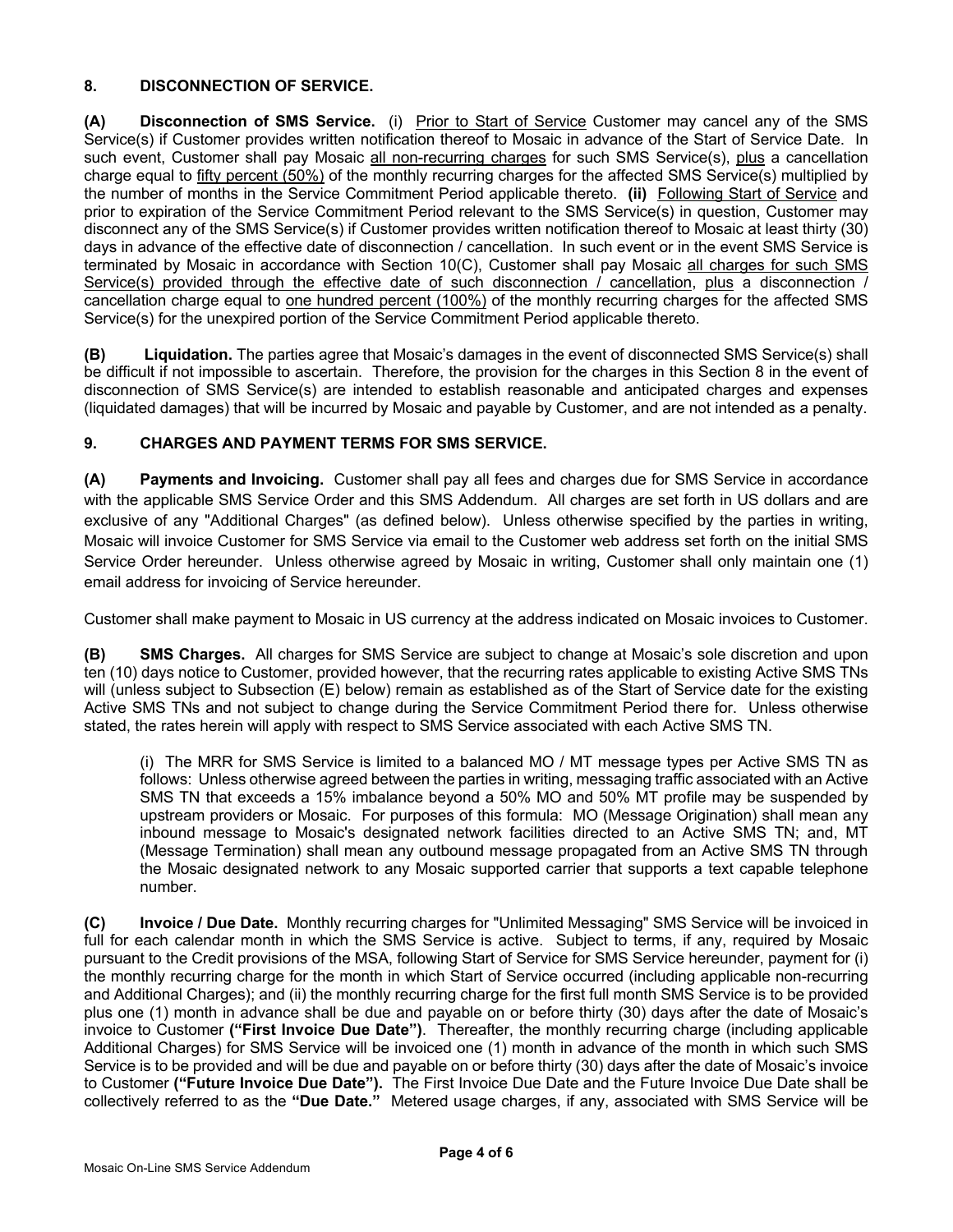established between the parties in writing; invoiced monthly in arrears; and, unless otherwise required by Mosaic pursuant to the Credit provisions of the MSA, will be payable in the same manner as non-recurring charges. In the event Customer fails to pay Mosaic's invoice in full on or before the Due Date, Customer shall also pay a late fee in the amount of the lesser of one and one half percent (1.5%) of the unpaid balance per month or the maximum lawful rate under applicable state law.

**(D) Additional Charges / Exemption.** All fees and charges are exclusive of any applicable federal, state or local use, excise, gross receipts, sales and privilege taxes, duties, fees (including franchise fees or fees incurred by Mosaic on behalf of Customer from third party providers for maintenance issues resolved or identified on Customer facilities or similar liabilities (other than general income or property taxes), whether charged to or against Mosaic or Customer because of the SMS Service(s) or maintenance issues resolved or identified on Customer facilities and charged to Mosaic on behalf of Customer **("Additional Charges").** Customer shall pay Additional Charges by the Due Date in addition to all other fees and charges provided for herein. To the extent Customer claims an exemption from Additional Charges (e.g., sales tax) Customer must provide a valid exemption certificate to Mosaic. Customer will remain liable for payment of all Additional Charges (e.g., sales tax) for all periods prior to Customer providing Mosaic with an appropriate exemption certificate.

**(E) Regulatory and Legal Changes**. In the event of any change in applicable law, regulation, decision, rule or order that materially increases the costs or other terms of delivery of SMS Service, Mosaic and Customer will negotiate regarding the rates to be charged to Customer to reflect such increase in cost and, in the event that the parties are unable to reach agreement respecting new rates within twenty (20) days after Mosaic's delivery of written notice requesting renegotiation, then notwithstanding any provision of this Agreement to the contrary: (i) Mosaic may pass such increased costs through to Customer, and (ii) if Mosaic elects to pass such increased costs through to Customer, Customer may terminate the affected SMS Service without termination liability by delivering written notice of termination no later than five (5) days after the effective date of the rate increase.

**(F) Disputed Invoices**. If Customer reasonably disputes any portion of a Mosaic invoice for SMS Service, Customer must pay the undisputed portion of the invoice and submit written notice of the claim (with sufficient detail of the nature of the claim, the amount and invoices in dispute and information necessary to identify the affected SMS Service for the disputed amount. All invoice disputes will be submitted by Customer to the following Mosaic email address: billing@mosaicnetworx.com **("Dispute Resolution Address")**. All disputes must be submitted to Mosaic via the Dispute Resolution Address within sixty (60) days from the date of the invoice for those SMS Services. Customer waives the right to dispute any charges not disputed within such sixty (60) day period. In the event that the dispute is resolved against Customer, Customer shall pay such amounts plus interest at the rate referenced in Subsection 9(C).

**(G) Failure to Pay / Suspension of Service.** In the event all undisputed fees and charges due pursuant to Mosaic's invoices for SMS Service are not paid in full by the Due Date, Mosaic may, after giving Customer at least five (5) days prior notice and opportunity to pay such charges within such 5-day period **("Suspension Notice")**, suspend all or any portion of the applicable Services to Customer until such time (designated by Mosaic in its Suspension Notice) as Customer has paid in full all undisputed fees and charges then due to Mosaic, including any late fees and Additional Charges. Mosaic shall re-institute the applicable Services to Customer only when Customer provides Mosaic with satisfactory assurance of Customer's ability to pay for such Services (i.e., a deposit, letter of credit or other means) and Customer's advance payment of the cost of re-instituting such Services. If Customer fails to make the required payment by the date set forth in the Suspension Notice, Customer will be deemed to have canceled / disconnected (as the case may be) all Services under this SMS Service Addendum as of the date set forth in the Suspension Notice.

# **10. TERM / TERMINATION.**

**(A) Term.** The **"Term"** of this SMS *S*ervice Addendum will commence as of the SMS Service Addendum Effective Date first set forth above and shall continue in full force and effect for a period which will be the longer of (i) one (1) year following the Effective Date, or (ii) until the disconnection, termination or expiration of all SMS Service provided to Customer by Mosaic pursuant to this SMS Service Addendum.

**(B) Termination of Defective Service.** Customer will have the right to terminate a specific SMS Service Order and the Services described therein without liability for charges provided in Section 8(A) if Mosaic fails to cure a Defect associated with such Service within 30 days after receipt of written notice of the same from Customer.